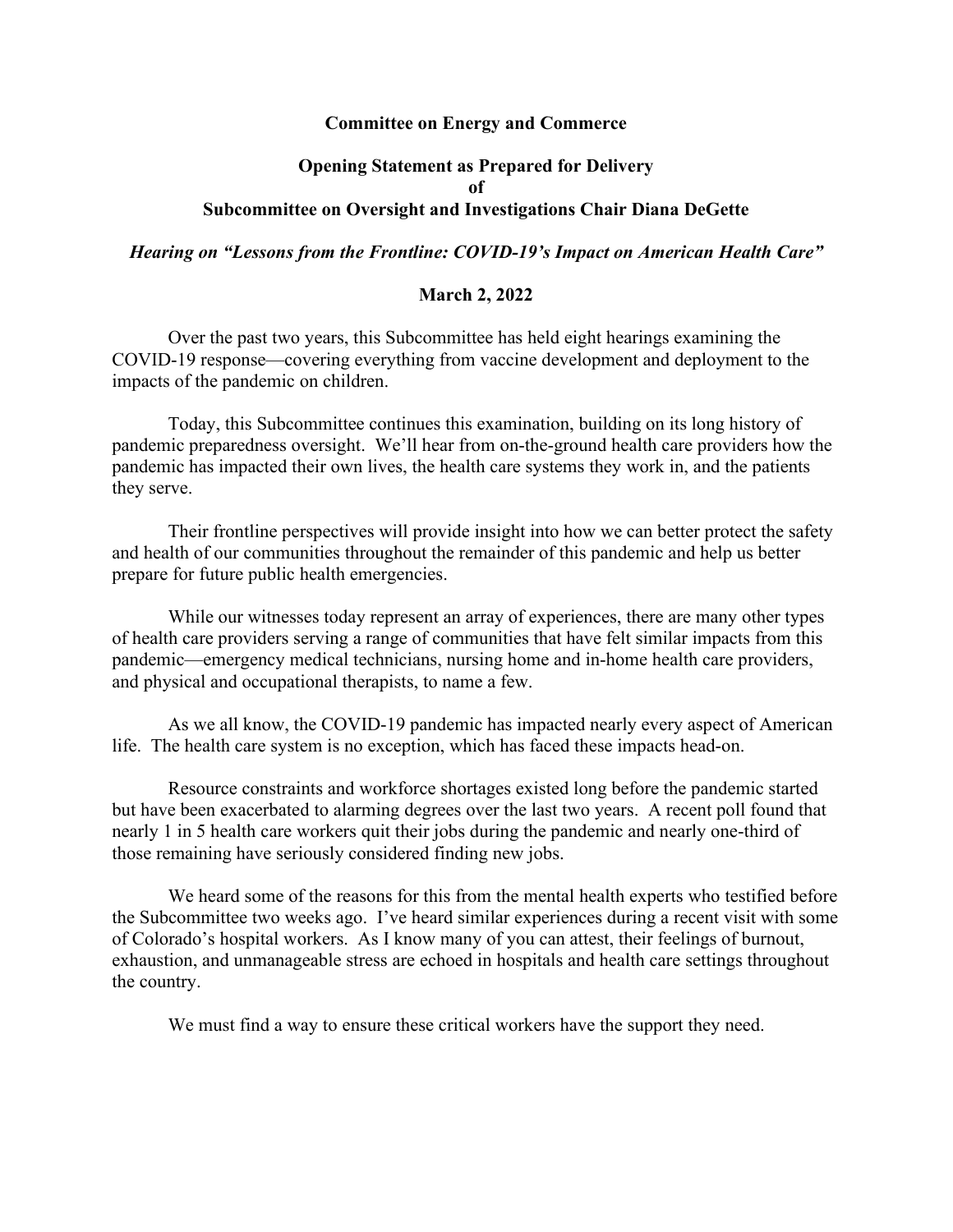March 2, 2022 Page 2

Of course, the cascading impacts of COVID-19 do not stop with the workforce alone. The COVID-19 surges due to new variant waves have led to significant capacity constraints within hospitals.

And when hospitals are overwhelmed, patient care can suffer. Heart attacks, car accidents, and other emergencies don't stop for COVID-19.

Routine preventive care and so-called "elective" procedures—often involving life-saving treatment—have been delayed due to surges in the pandemic.

But the end of a COVID-19 surge does not necessarily bring the relief we hope for, as patients seeking backlogged services flood facilities.

Moreover, the combination of workforce strains and capacity challenges further compound historical inequities and health disparities—presenting further barriers to care for people of color and other underserved communities.

There is no single solution to these challenges, but we do have the tools to help alleviate some of these concerns today. The most effective way to fight the pandemic and lessen the burden on our healthcare system is for eligible Americans who have not yet gotten the COVID-19 vaccine to get vaccinated.

CDC data shows that unvaccinated adults are 16 times more likely to be hospitalized and 14 times more likely to die from COVID-19 than fully vaccinated adults. Further, unvaccinated adults are an astounding *41* times more likely to die from COVID-19 than those who have been fully vaccinated *and* boosted.

The science is clear. Vaccines are safe and effective, and they are our best shot at alleviating the impacts of future surges of COVID-19 on our health care system.

But vaccines alone will not help us prepare for future public health emergencies. We must identify what steps we can take now to rebuild and strengthen the health care workforce so that burnout, trauma, and resulting impacts on patient care can be avoided.

And, critically, we must ensure that future public health emergencies do not inflame existing disparities in access to care and health outcomes for vulnerable populations and marginalized communities.

Congress and the Biden Administration have begun to address some of these concerns through investments in prevention measures and health care workforce and systems support, but more must be done.

As a nation, we have relied on health care workers to bear a significant burden these last two years—working long hours and extra shifts, often at great risk to their own health and that of their families. We owe a debt of gratitude for their leadership and sacrifices.